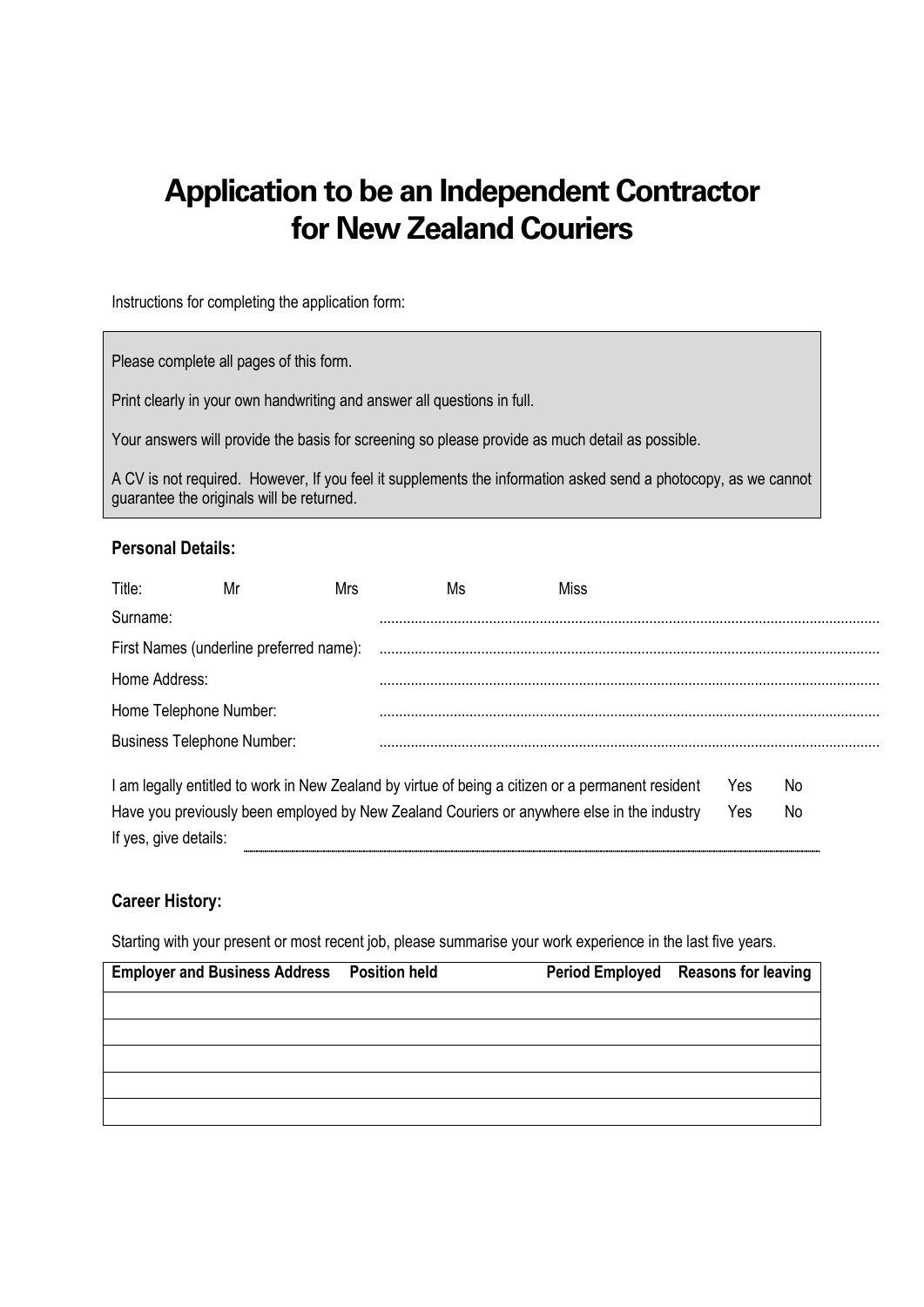# **Education:**

Please give details of all formal education and courses attended – include school, tertiary, technical and professional.

| <b>School / College</b> | <b>Subjects Taken</b> | <b>Date Completed</b> | Qualification |
|-------------------------|-----------------------|-----------------------|---------------|
|                         |                       |                       |               |
|                         |                       |                       |               |
|                         |                       |                       |               |
|                         |                       |                       |               |
|                         |                       |                       |               |

# **Sporting and Professional Memberships / Affiliations:**

| <b>Name of Organisation</b> | <b>Status of Membership Held</b> |
|-----------------------------|----------------------------------|
|                             |                                  |
|                             |                                  |

#### **Interests:**

Please give details of hobbies, community service, sports etc.

| Health:                                                                         |     |    |                                                                                                                                                                                                                                                                                                                                                  |
|---------------------------------------------------------------------------------|-----|----|--------------------------------------------------------------------------------------------------------------------------------------------------------------------------------------------------------------------------------------------------------------------------------------------------------------------------------------------------|
| the tasks of the job for which you have applied?                                |     |    | Have you had an injury or medical condition caused by gradual process, disease or infection – for example<br>hearing loss, sensitivity to chemicals, repetitive strain injury that may be aggravated or further contributed to by<br>Have you ever suffered any back injury or back strain or suffered from any overuse injuries, eg RSI or OOS? |
| If yes, provide details:                                                        | Yes | No |                                                                                                                                                                                                                                                                                                                                                  |
| of the job for which you are applying, or that the job is likely to exacerbate? |     |    | Have you any disabilities or medical conditions, which would prevent or restrict you from performing any aspects                                                                                                                                                                                                                                 |
|                                                                                 | Yes | No |                                                                                                                                                                                                                                                                                                                                                  |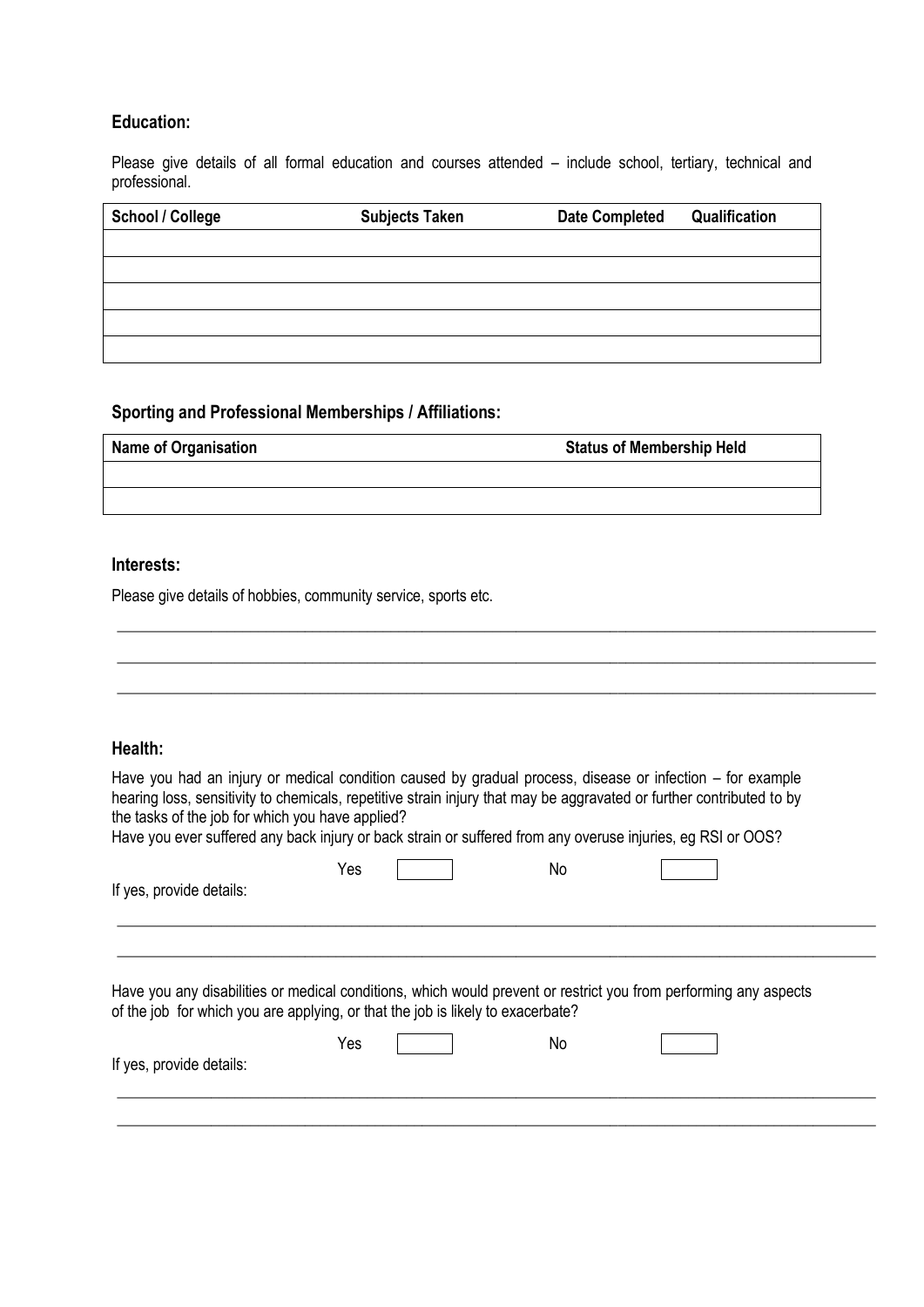# **Criminal Convictions:**

|                                       | Have you been charged or judged guilty of any offence under the law, (including criminal driving offences)? |    |      |  |
|---------------------------------------|-------------------------------------------------------------------------------------------------------------|----|------|--|
|                                       | Yes                                                                                                         | No |      |  |
| If yes, provide details:              |                                                                                                             |    |      |  |
|                                       |                                                                                                             |    |      |  |
|                                       | Are there any pending charges against you in any Court of Law?                                              |    |      |  |
|                                       | Yes                                                                                                         | No |      |  |
| If yes, provide details:              |                                                                                                             |    |      |  |
| Have you ever been adjudged bankrupt? |                                                                                                             |    |      |  |
|                                       | Yes                                                                                                         | No | Year |  |

#### **Security Check**

It is New Zealand Couriers policy to complete a detailed security check on all employees and contractors. Please read and complete the attached Security Check form and sign appropriately.

#### **Vehicle/Equipment**

How do you intend to finance your vehicle and equipment?

Lease Cash

#### **Reference Checks:**

Please give names of two people we can contact regarding your work record (excluding family member).

| Name | Position | Phone |
|------|----------|-------|
|      |          |       |
|      |          |       |